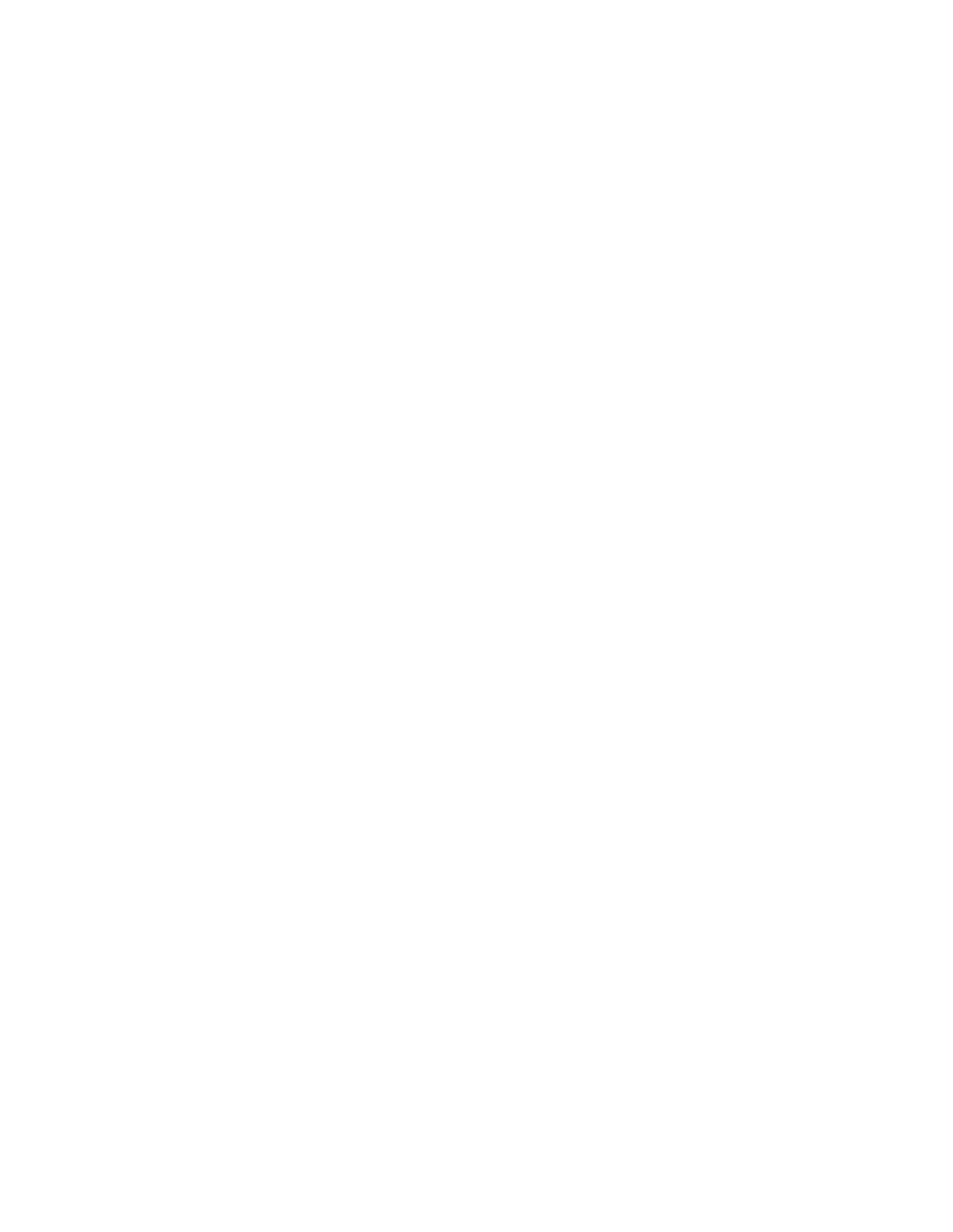### **In the case of Vukosavljević v. Serbia,**

The European Court of Human Rights (Third Section), sitting as a Committee composed of:

Pere Pastor Vilanova, *President,* 

Branko Lubarda,

Georgios A. Serghides, *judges,*

and Fatoş Aracı, *Deputy Section Registrar,*

Having deliberated in private on 6 September 2016,

Delivers the following judgment, which was adopted on that date:

# PROCEDURE

1. The case originated in an application (no. 23496/13) against Serbia lodged with the Court under Article 34 of the Convention for the Protection of Human Rights and Fundamental Freedoms ("the Convention") by a Serbian national, Mr Mile Vukosavljević ("the applicant"), on 30 March 2013.

2. The Serbian Government ("the Government") were represented by their Agent at the time, Ms V. Rodić.

3. On 23 October 2014 the application was communicated to the Government.

4. The Government objected to the examination of the application by a Committee. After having considered the Government's objection, the Court rejects it.

# THE FACTS

#### I. THE CIRCUMSTANCES OF THE CASE

5. The applicant was born in 1962 and lives in Velika Reka.

6. He was employed by *Holding Kompanija "Komgrap" – DD "Komgrap gradnja"*, a socially-owned company based in Belgrade (hereinafter "the debtor").

### **A. Civil proceedings brought by the applicant**

7. On 3 February 2006, the First Belgrade Municipal Court ordered the debtor to pay the applicant specified amounts on account of salary arrears and social insurance contributions, plus the costs of the civil proceedings. This judgment became final on 31 July 2006.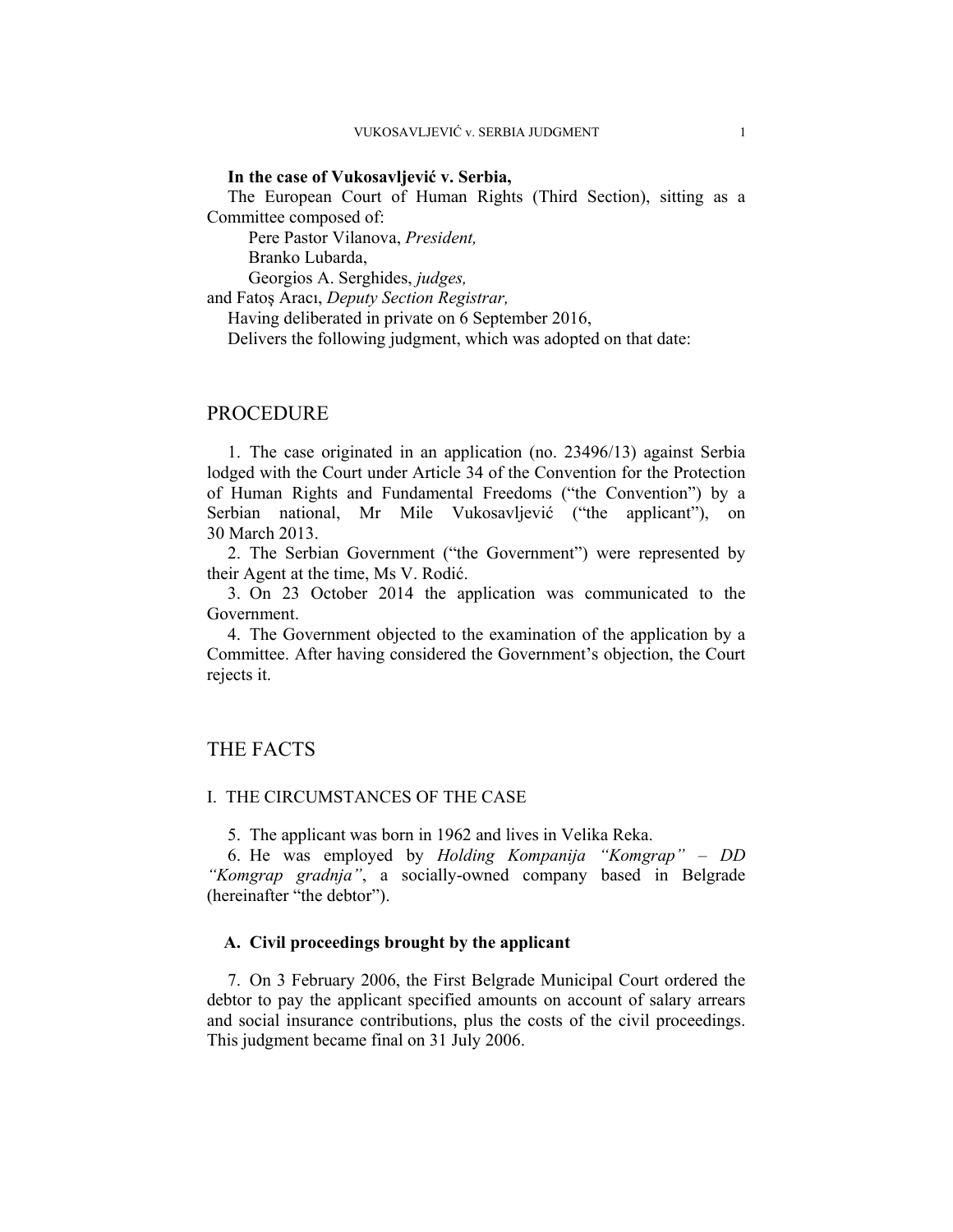8. On 23 October 2006, upon the applicant's request to that effect, the Fourth Belgrade Municipal Court accepted the enforcement of the said judgment and further ordered the debtor to pay the applicant the enforcement costs.

### **B. Insolvency proceedings**

9. On 24 December 2010 the Belgrade Commercial Court opened insolvency proceedings in respect of the debtor (St. 4372/2010).

10. On 22 June 2011 the applicant submitted his respective claims.

11. On 31 October 2010 the Belgrade Commercial Court dismissed these claims as out of time. The Commercial Appeals Court upheld that decision on 26 June 2012.

12. The insolvency proceedings against the debtor are still ongoing.

### **C. Other relevant facts**

13. On 23 April 2010 the applicant lodged a constitutional appeal.

14. The Constitutional Court dismissed his appeal on 14 July 2011.

15. On 13 March 2012 the applicant lodged a new constitutional appeal.

16. On 26 January 2012 the Constitutional Court dismissed again his appeal. On 28 December 2012 that decision was delivered to the applicant.

## II. RELEVANT DOMESTIC LAW AND PRACTICE

17. The relevant domestic law concerning the status of socially-owned companies, as well as enforcement and insolvency proceedings, has been outlined in the cases of *R. Kačapor and Others v. Serbia*, nos. 2269/06 *et al*., §§ 57-64 and 71-76, 15 January 2008, and *Jovičić and Others v. Serbia* (dec.), no. 37270/11, §§ 88-93, 15 October 2013. Furthermore, the case-law of the Constitutional Court in respect of socially-owned companies, together with the relevant provisions concerning constitutional redress has likewise been outlined in the admissibility decision in *Marinković v. Serbia* (dec.), no. 5353/11, §§ 26 -29 and 31-44, 29 January 2013, the judgment in *Marinković v. Serbia*, no. 5353/11, §§ 29-31, 22 October 2013, and the decision in *Ferizović v. Serbia* (dec.), no. 65713/13, §§ 12-17, 26 November 2013.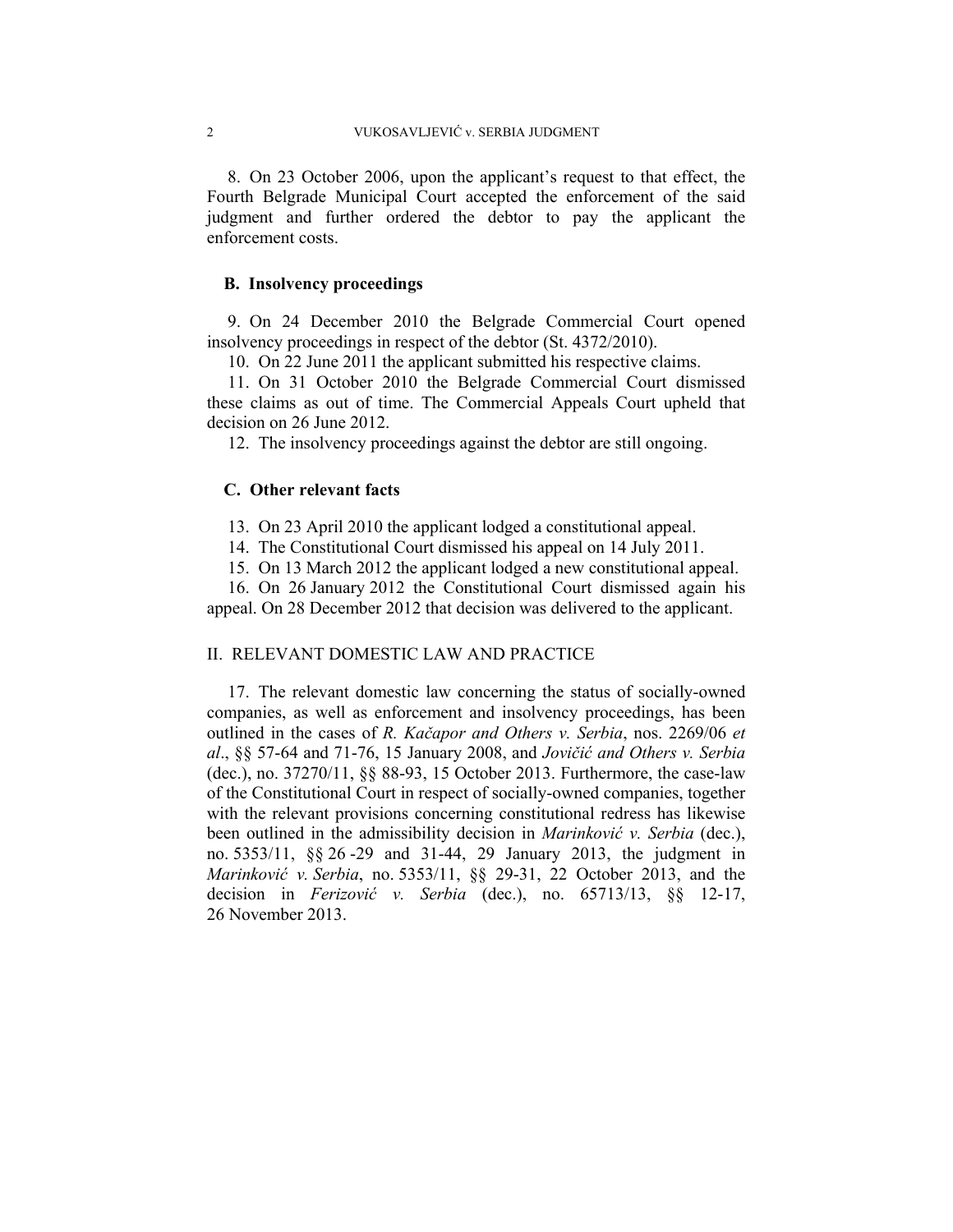# THE LAW

# I. ALLEGED VIOLATIONS OF ARTICLES 6 § 1 AND 13 OF THE CONVENTION AND ARTICLE 1 OF PROTOCOL No. 1 TO THE **CONVENTION**

18. The applicant complained of the respondent State's failure to enforce final court judgment rendered in his favour and of the lack of an effective remedy in that connection. He relied on Articles  $6 \t S 1$  and 13 of the Convention and Article 1 of Protocol No. 1, which, in so far as relevant, read as follows:

#### **Article 6 § 1**

"In the determination of his civil rights and obligations ..., everyone is entitled to a fair and public hearing within a reasonable time by an independent and impartial tribunal established by law."

#### **Article 1 of Protocol No. 1**

"Every natural or legal person is entitled to the peaceful enjoyment of his possessions. No one shall be deprived of his possessions except in the public interest and subject to the conditions provided for by law and by the general principles of international law.

The preceding provisions shall not, however, in any way impair the right of a State to enforce such laws as it deems necessary to control the use of property in accordance with the general interest or to secure the payment of taxes or other contributions or penalties."

#### **Article 13**

"Everyone whose rights and freedoms as set forth in [the] Convention are violated shall have an effective remedy before a national authority notwithstanding that the violation has been committed by persons acting in an official capacity."

#### **A. Admissibility**

19. The Government submitted that the application should be declared inadmissible due to the applicant's failure to exhaust effective domestic remedies. Specifically, they argued that the applicant should have submitted his claims within the insolvency proceedings in a timely manner.

20. The applicant reasserted his complaint.

21. The Court has consistently held that when an applicant obtains a final judgment against a socially-owned company, he or she is only required to file a request for the enforcement of that judgment with the competent court *or*, in case of liquidation or insolvency proceedings against the debtor, to report his or her claims to the administration of the debtor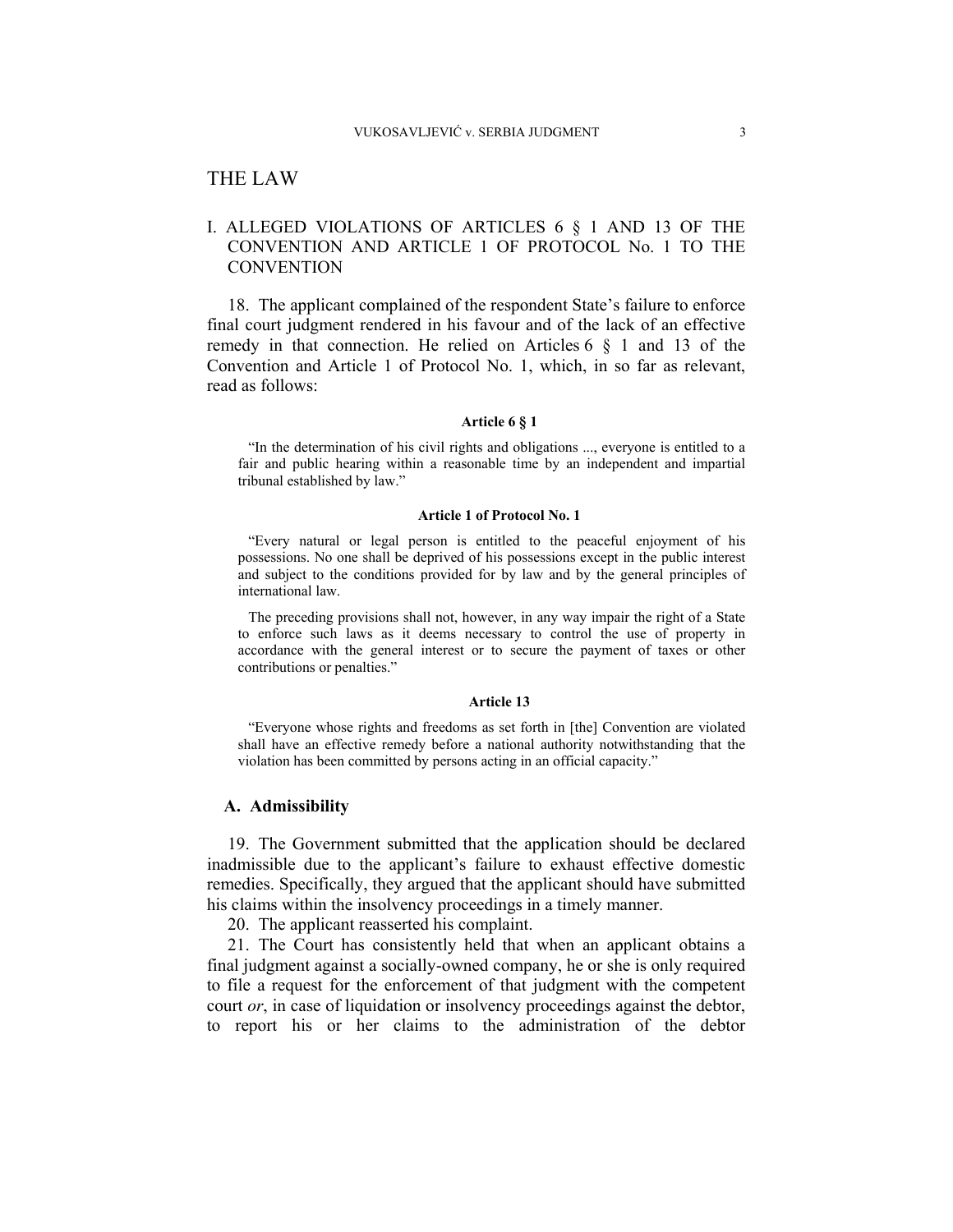(see *Lolić v. Serbia*, no. 44095/06, § 26, 22 October 2013 and *Nikolić-Krstić v. Serbia*, no. 54195/07, § 29, 14 October 2014).

22. The Court finds no reasons to depart from this rule and considers that the applicant had indeed had no obligation to submit his claims also in the course of the insolvency proceedings, since he had already lodged a request for the enforcement of the said judgment with the competent court. The Court, therefore, rejects the Government's objection in this regard.

23. Since the applicant's complaints are neither manifestly ill-founded within the meaning of Article 35  $\S$  3 (a) of the Convention nor inadmissible on any other grounds, they must be declared admissible.

### **B. Merits**

24. The Court notes that the final court judgment rendered in the applicant's favour remains unenforced to date.

25. The Court observes that it has frequently found violations of Article 6 § 1 of the Convention and/or Article 1 of Protocol No. 1 to the Convention in cases raising issues similar to those raised in the present case (see *R. Kačapor and Others*, cited above, §§ 115-116 and 120; *Crnišanin and Others v. Serbia,* nos. 35835/05, 43548/05, 43569/05 and 36986/06, §§ 123-124 and 133-134, 13 January 2009*; Rašković and Milunović v. Serbia,* nos. 1789/07 and 28058/07, §§ 74 and 79, 31 May 2011*;* and *Adamović v. Serbia*, no. 41703/06, § 41, 2 October 2012).

26. Having examined all the material submitted to it, the Court considers that the Government have not put forward any fact or convincing argument capable of persuading it to reach a different conclusion in the present case. There have, accordingly, been violations of Article 6  $\S$  1 of the Convention and of Article 1 of Protocol No. 1.

27. Having reached this conclusion, the Court does not find it necessary to examine essentially the same complaint under Article 13 of the Convention (see *mutatis mutandis*, *Kin-Stib and Majkić v. Serbia*, no. 12312/05, § 90, 20 April 2010).

## II. APPLICATION OF ARTICLE 41 OF THE CONVENTION

28. Article 41 of the Convention provides:

"If the Court finds that there has been a violation of the Convention or the Protocols thereto, and if the internal law of the High Contracting Party concerned allows only partial reparation to be made, the Court shall, if necessary, afford just satisfaction to the injured party."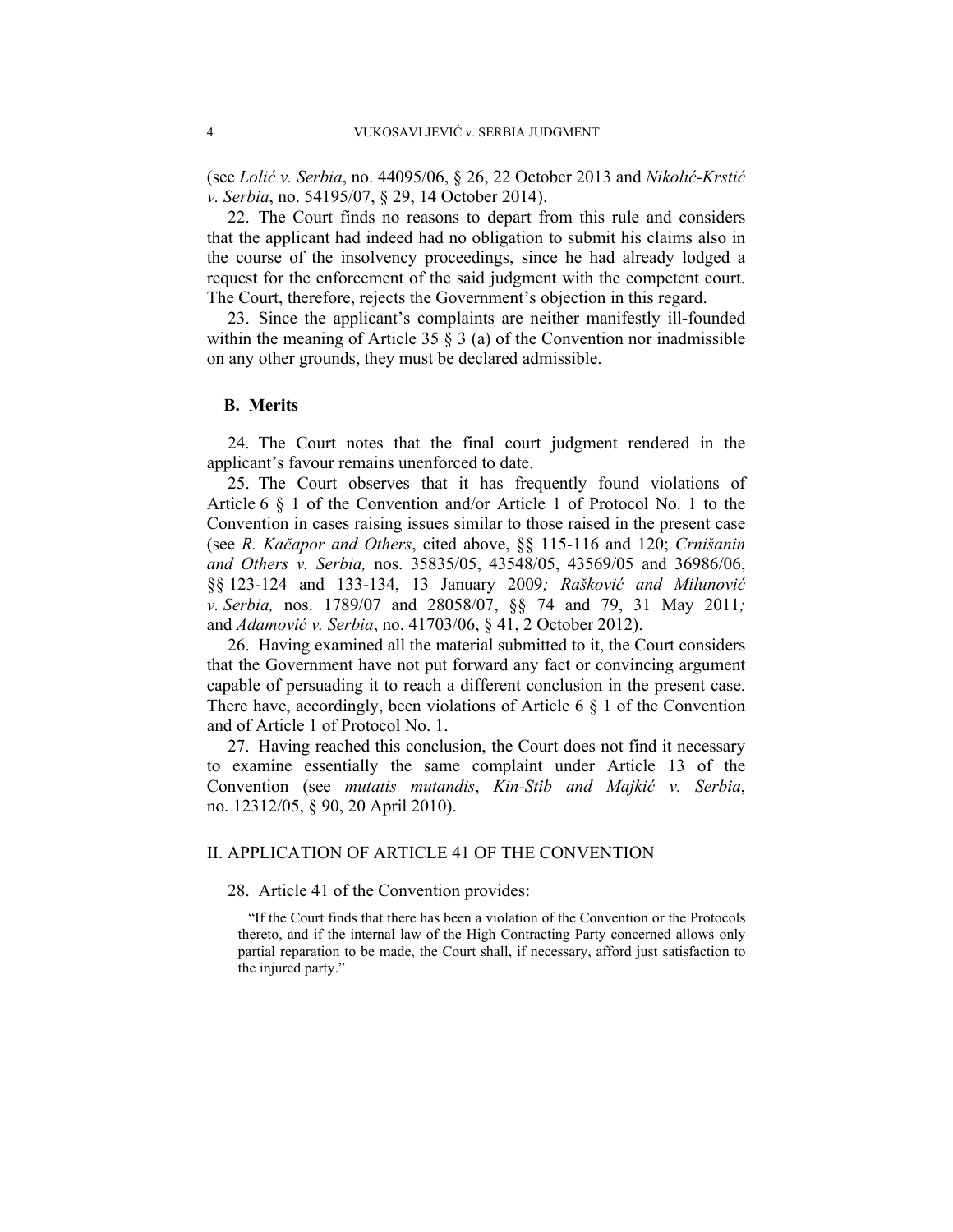### **A. Damage, costs and expenses**

29. The applicant did not claim a specific amount in respect of pecuniary damages. Instead, he referred to what he had requested in his original application which was that the judgment in question should be enforced. In respect of non-pecuniary damages, the applicant requested that the State be ordered to pay him 2,000 euros (EUR).

30. The Government contested these claims.

31. As regards the pecuniary damage, it is observed that a judgment, in which the Court finds a violation of the Convention or of its Protocols, imposes on the respondent State a legal obligation not just to pay those concerned the sums awarded by way of just satisfaction, but also to choose, subject to supervision by the Committee of Ministers, the general and/or, if appropriate, individual measures to be adopted in its domestic legal order to put an end to the violation found (see *Apostol v. Georgia*, no. 40765/02, §§ 71-73, ECHR 2006-XIV, *Marčić and Others*, no. 17556/05, §§ 64-65, 30 October 2007; and *Pralica v. Bosnia and Herzegovina*, no. 38945/05, § 19, 27 January 2009).

32. Having regard to its findings in the instant case, the Court considers that the respondent State must secure the enforcement of the final domestic judgment under consideration in this case by way of paying the applicant, from its own funds, the sums awarded in the said final judgment, less any amounts which may have already been paid on this basis (see *Radovanović v. Serbia*, no. 9302/11, §§ 37-38).

33. As regards non-pecuniary damage, the Court considers that the applicant sustained some non-pecuniary loss arising from the breaches of the Convention found in this case. Having regard to its case-law (*Stošić v Serbia*, no. 64931/10, §§ 66-68, 1 October 2013), the Court awards him EUR 2,000. This sum is to cover non-pecuniary damage, costs and expenses.

# **B. Default interest**

34. The Court considers it appropriate that the default interest rate should be based on the marginal lending rate of the European Central Bank, to which should be added three percentage points.

# FOR THESE REASONS, THE COURT, UNANIMOUSLY,

1. *Declares* the application admissible;